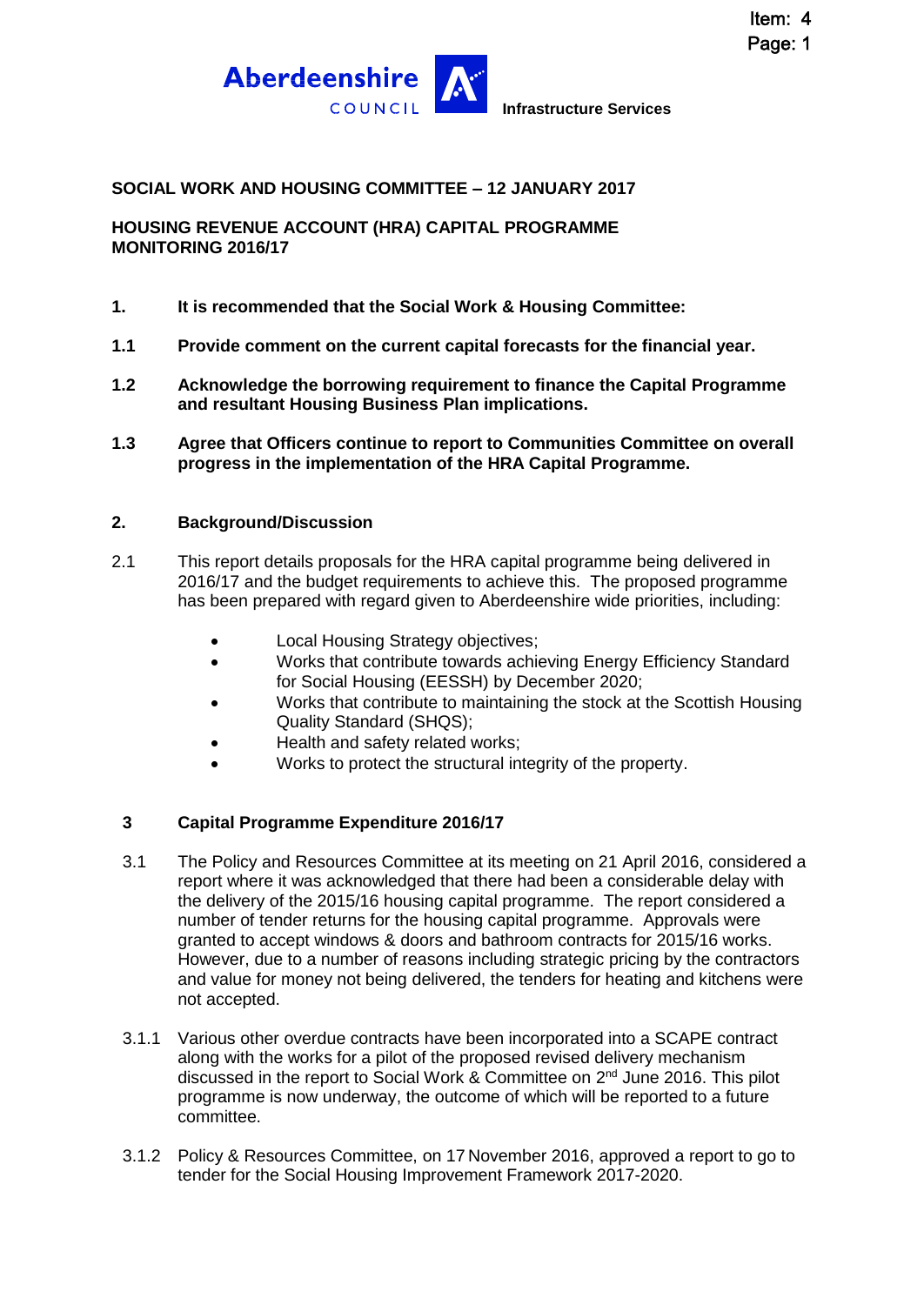3.1.3 The capital programme for 2016/17 can be summarised as follows (Table 1):

| <b>Expenditure</b>            | <b>Budget</b><br>2016/17<br>£000 | <b>Actual to</b><br>30<br><b>November</b><br>2016<br>£000 | <b>Forecast</b><br>£000 | <b>Variance</b><br>£000 |
|-------------------------------|----------------------------------|-----------------------------------------------------------|-------------------------|-------------------------|
| <b>Stock</b><br>Improvements  | 21,190                           | 9,737                                                     | 21,200                  | 10                      |
| <b>New Build</b><br>Programme | 5,353                            | 3,568                                                     | 4,861                   | (492)                   |
| Allocations                   | 658                              | 382                                                       | 573                     | (85)                    |
| Other                         | 184                              | 266                                                       | 266                     | 82                      |
| Total                         | 27,385                           | 13,953                                                    | 26,900                  | (485)                   |

**Table 1 – Forecast HRA Capital Programme Expenditure 2016/17**

#### **3.2 Stock Improvements**

A breakdown of the stock improvements budget is detailed in Appendix 1. Optimism bias of 15% had been included in the budget to take account unforeseen delays. This has now been removed from the forecasts as we are far enough through the financial year to be able to provide forecasts with greater accuracy.

#### **3.3 New Build Programme**

Work on Phase 5 of the Council's new build programme is now complete with units at Barrasgate and Martin Brae nearing completion. Phase 6 is in its early stages as reported in "Affordable Housing" to Social Work & Committee on 2nd June 2016. The forecast underspend is due to the contract for Errol Court in Turriff requiring to be re-tendered due to previous pricing not showing value for money.

#### **3.4 Allocations**

The allocations budget relates to the housing staffing costs associated with delivering the capital programme.

#### **3.5 Other**

Other capital expenditure of £266,000 includes consultant fees associated with the tendering of the new capital works programme contract for 2017-2020; purchase of vehicles to be used as pool cars for sheltered housing officers and the demolition of the former Insch depot.

#### **4 Capital Programme Financing 2016/17**

- 4.1 The capital programme is financed by a combination of capital receipts; capital funded from current revenue (CFCR), and self-financed borrowing. The level of borrowing is assessed through the Housing 30 year Business Plan to ensure affordability.
- 4.2 The business plan is monitored closely throughout the year to assess the impact of any changes to levels of expenditure to ensure that these works are both sustainable and within the plans affordability limits. A full review of the business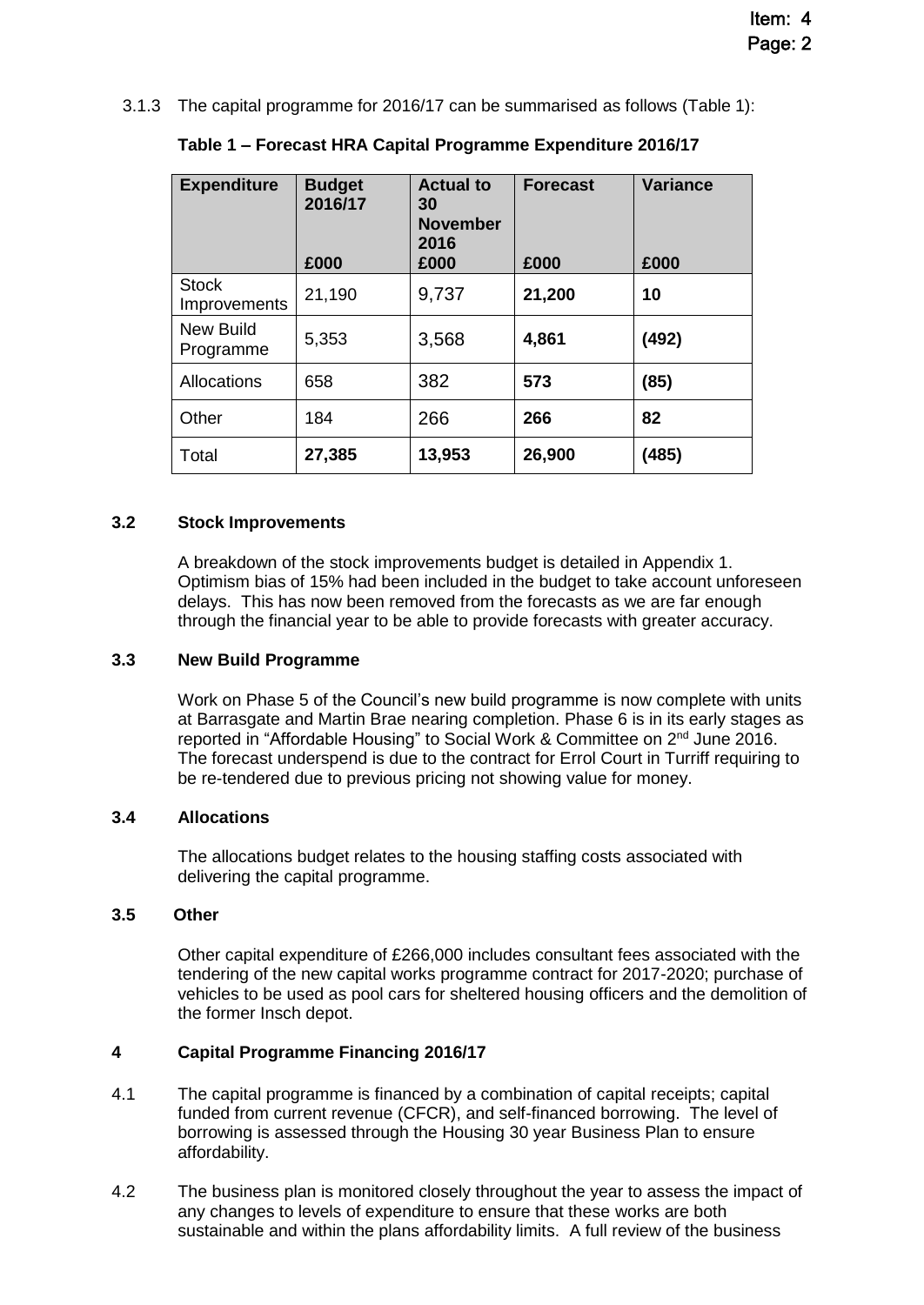plan was reported to Social Work & Housing Committee in December 2015 and the plan will continue to be monitored in relation to the affordability of the forecast future works associated with achieving EESSH by 2020 and the impact this significant investment will have on borrowing.

4.3 Table 2 details the forecast funding arrangements for the 2016/17 capital programme.

| <b>Resources</b>                                 | <b>Budget</b><br>2016/17 | <b>Actuals</b><br>at 30 Nov<br>2016 | <b>Forecast</b><br>2016/17 | <b>Variance</b> |
|--------------------------------------------------|--------------------------|-------------------------------------|----------------------------|-----------------|
|                                                  | £000                     | £000                                | £000                       | £000            |
| <b>Borrowing</b>                                 | 6,366                    | -                                   | 7,814                      | 1,448           |
| <b>House Sales</b>                               | 3,000                    | 2,388                               | 3,000                      |                 |
| <b>Other Capital</b><br>Income                   | 1,564                    | 348                                 | 1,506                      | (58)            |
| Capital funded<br>from current<br>revenue (CFCR) | 16,455                   | 9,720                               | 14,580                     | (1, 875)        |
|                                                  | 27,385                   | 12,456                              | 26,900                     | (485)           |

## **Table 2 – Forecast Resources 2016/17**

- 4.4 This is the final year of the Right to Buy following Scottish Governments decision to abolish it from 2017/18, there has been a significant increase in sales this year leading up to the cessation of the scheme. Due to the time taken to process these applications it is estimated that approximately 30 sales will be completed in 2017/18. Other Capital income relates to planning gain income to fund new build projects and other acquisitions, together with Scottish Government grant funding for Phase 6 of the New Build Programme. It also includes cashback from Scottish Governments' Homes Energy Efficiency Project (HEEPS) of £202,000.
- 4.5 The HRA revenue budget was agreed by Council in February 2016 whereby it was agreed that any net income on the HRA revenue account in year would be used to fund capital expenditure. The net income on the HRA for 2016/17 is forecast to be £14.58m, a reduction of £1.875m from budget. Details of variances in the revenue balance are reported separately to this Committee. The balance of funding will be sought from borrowing.
- 4.6 The Head of Finance and Monitoring Officer in Business Services have been consulted on this report and any comments have been incorporated.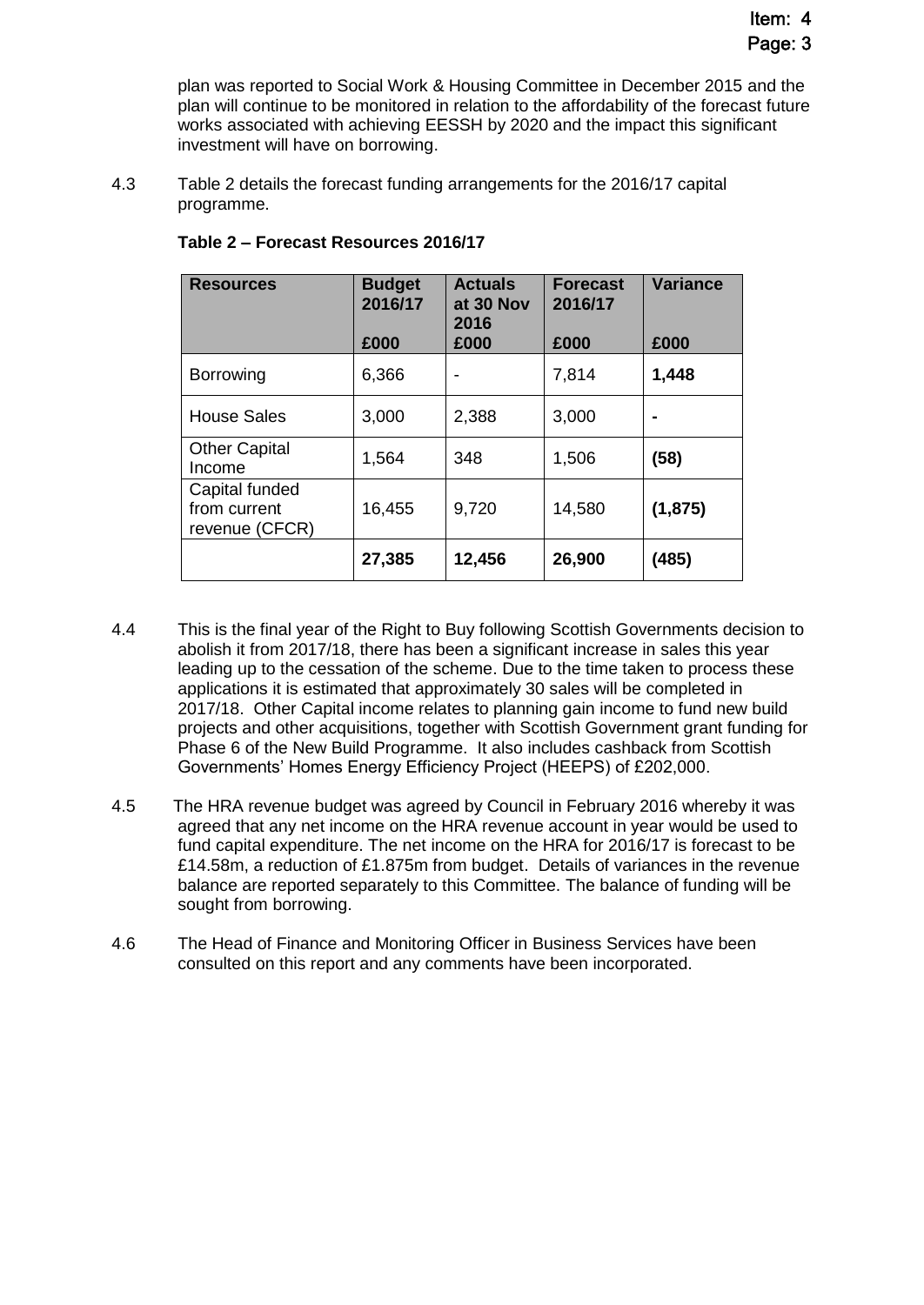#### **5 Equalities, Staffing and Financial Implications**

- 5.1 An equality impact assessment has been carried out as part of the development of the Stock Improvement Programme set out above. It is included and appendix 2 and positive impacts were identified for disabled and older protected groups.
- 5.2 There are no staffing issues arising directly from this report.
- 5.3 The financial implications are inherent in the report.

**Rob Simpson <b>Alan Wood Allan Whyte**<br> **Allan Whyte**<br> **Allan Whyte**<br> **Allan Whyte**<br> **Allan Whyte**<br> **Allan Whyte**<br> **Allan Whyte**<br> **Allan Whyte** 

**Head of Property & Facilities Management**

Report prepared by: Dave Thomson, Stock Improvement & Maintenance Manager Alison Tennant, Accountant Ken Abel, Quantity Surveying Manager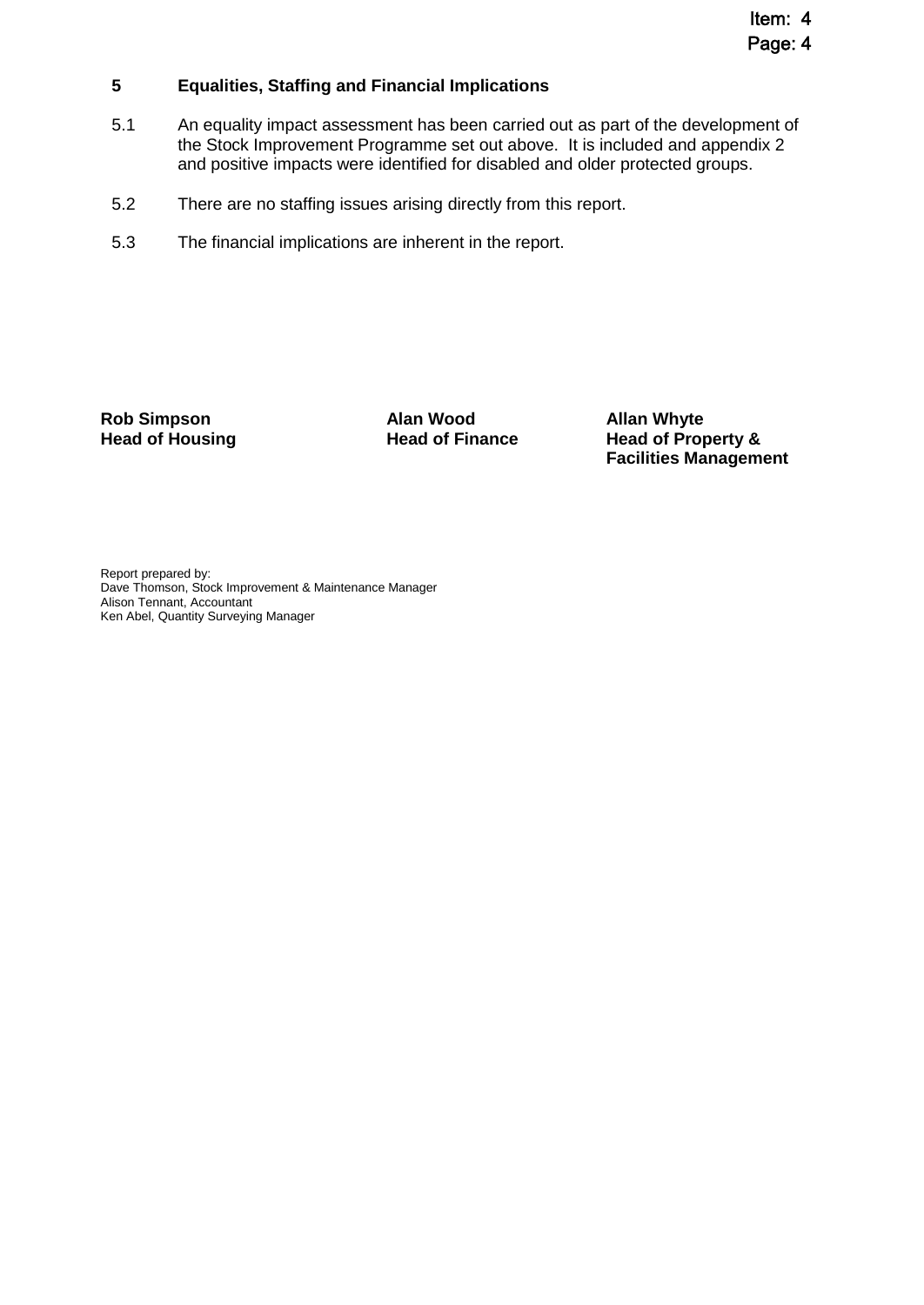**APPENDIX1 APPENDIX 1**

Housing Stock Improvement 2016/17 **Housing Stock Improvement 2016/17**

| Work type                            | <b>Budget</b> | Actual to 30<br>November | Forecast | Variance                 | Note                      |
|--------------------------------------|---------------|--------------------------|----------|--------------------------|---------------------------|
|                                      | £000          | 2016<br>£000             | £000     | £000                     |                           |
| Kitchens                             | 420           | 152                      | 308      | (112)                    | $\overline{\phantom{0}}$  |
| <b>Bathrooms</b>                     | 4,813         | 610                      | 3,565    | (1,248)                  | $\sim$                    |
| Windows / Doors                      | 7,180         | 1,568                    | 5,594    | (1,586)                  | က                         |
| Heating                              | 1,839         | 790                      | 1,750    | (89)                     |                           |
| Electrical                           | 237           | S                        | 237      | ٠                        |                           |
| Roofing                              | 489           | 693                      | 1,127    | 638                      | 4                         |
| External Wall Insulation (EWI)       | 2,514         | 2,849                    | 3,200    | 686                      | 5                         |
| Internal Wall Insulation pilot (IWI) | 56            | 157                      | 209      | 153                      | ဖ                         |
| Door Entry Systems                   | 39            | $\overline{2}$           | 161      | 122                      | Ľ                         |
| Sheltered Housing                    | 1,610         | 140                      | 828      | (782)                    | $\infty$                  |
| Swedish Timber                       | 1,943         | 1,270                    | 1,850    | (93)                     |                           |
| Miscellaneous                        | 536           | 137                      | 271      | (265)                    | တ                         |
| <b>SCAPE projects</b>                | 2,014         | 38                       | 500      | (1,514)                  | $\widetilde{\phantom{a}}$ |
| Voids                                | 1,500         | 1,308                    | 1,600    | 100                      |                           |
|                                      | 25,190        | 9,736                    | 21,200   | (3,990)                  |                           |
| Optimism Bias (15%)                  | (4,000)       | ı                        | п        | 4,000                    | $\tilde{1}$               |
| <b>Total</b>                         | 21,190        | 9,736                    | 21,200   | $\overline{\phantom{0}}$ |                           |

Item: 4 Page: 5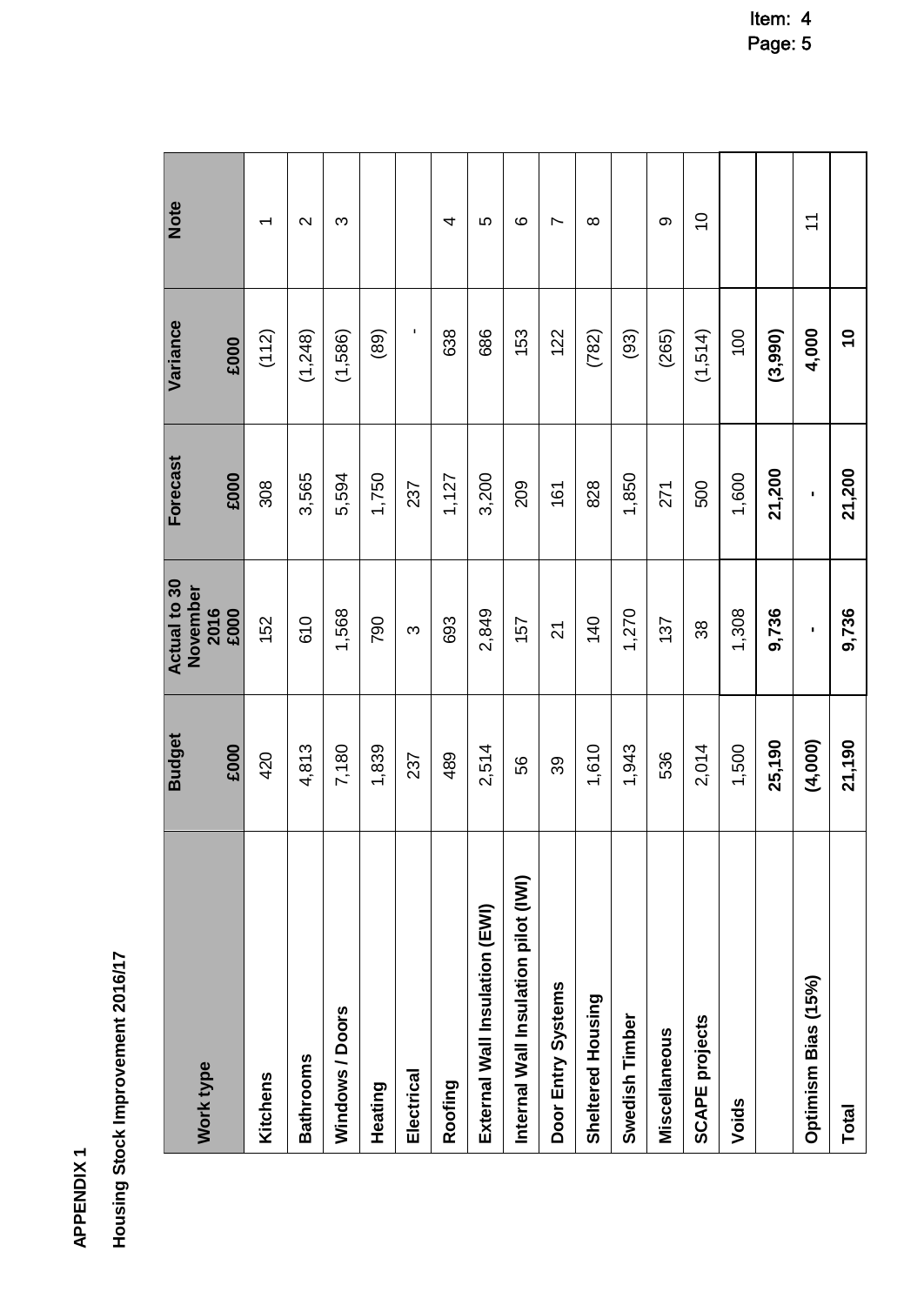# **APPENDIX 1a**

# **Explanation of the variances identified in Appendix 1**:

| 1.  | Kitchens – The underspend relates to amounts budgeted for in this<br>financial year which were in fact accrued into last years figures.                                                                                               | (112)   |
|-----|---------------------------------------------------------------------------------------------------------------------------------------------------------------------------------------------------------------------------------------|---------|
| 2.  | Bathrooms – The underspend is primarily due to under<br>performance by the contractor delivering the works. This has now<br>been addressed and revised programmes agreed.                                                             | (1,248) |
| 3.  | Windows/Doors – The underspend is due to delays on site due to<br>poor workmanship. These issues have now been addressed but<br>have resulted in delayed delivery of the works.                                                       | (1,586) |
| 4.  | Roofing - The overspend is due to successful tendering, resulting<br>in greatly improved response from contractors and enhanced value<br>for money which has enabled a project to be progressed earlier<br>than anticipated.          | 638     |
| 5.  | External Wall Insulation - The overspend is due to additional<br>properties being added into a successful contract to allow EESSH<br>targets to be met, along with additional funding from the Scottish<br>Government.                | 686     |
| 6.  | Internal Wall Insulation - The overspend is due to additional<br>properties being added to allow the pilot to be successfully<br>extended into occupied properties.                                                                   | 153     |
| 7.  | Door Entry Systems- The overspend is due to a 2015/16 project<br>that wasn't expected to progress due to issues with owner<br>occupiers that was unexpectedly resolved allowing the project to<br>go ahead.                           | 122     |
| 8.  | Sheltered Housing – The underspend is due to a delayed start to<br>the Modley House, Ellon contract and a delay to investigate with<br>the Council's Insurers, an alternative and more economically<br>advantageous sprinkler system. | (782)   |
| 9.  | Miscellaneous– The underspend is due to a delay in the MacRae<br>House Type project.                                                                                                                                                  | (265)   |
| 10. | SCAPE - The underspend is due to protracted contract<br>negotiations delaying the start of works on site.                                                                                                                             | (1,514) |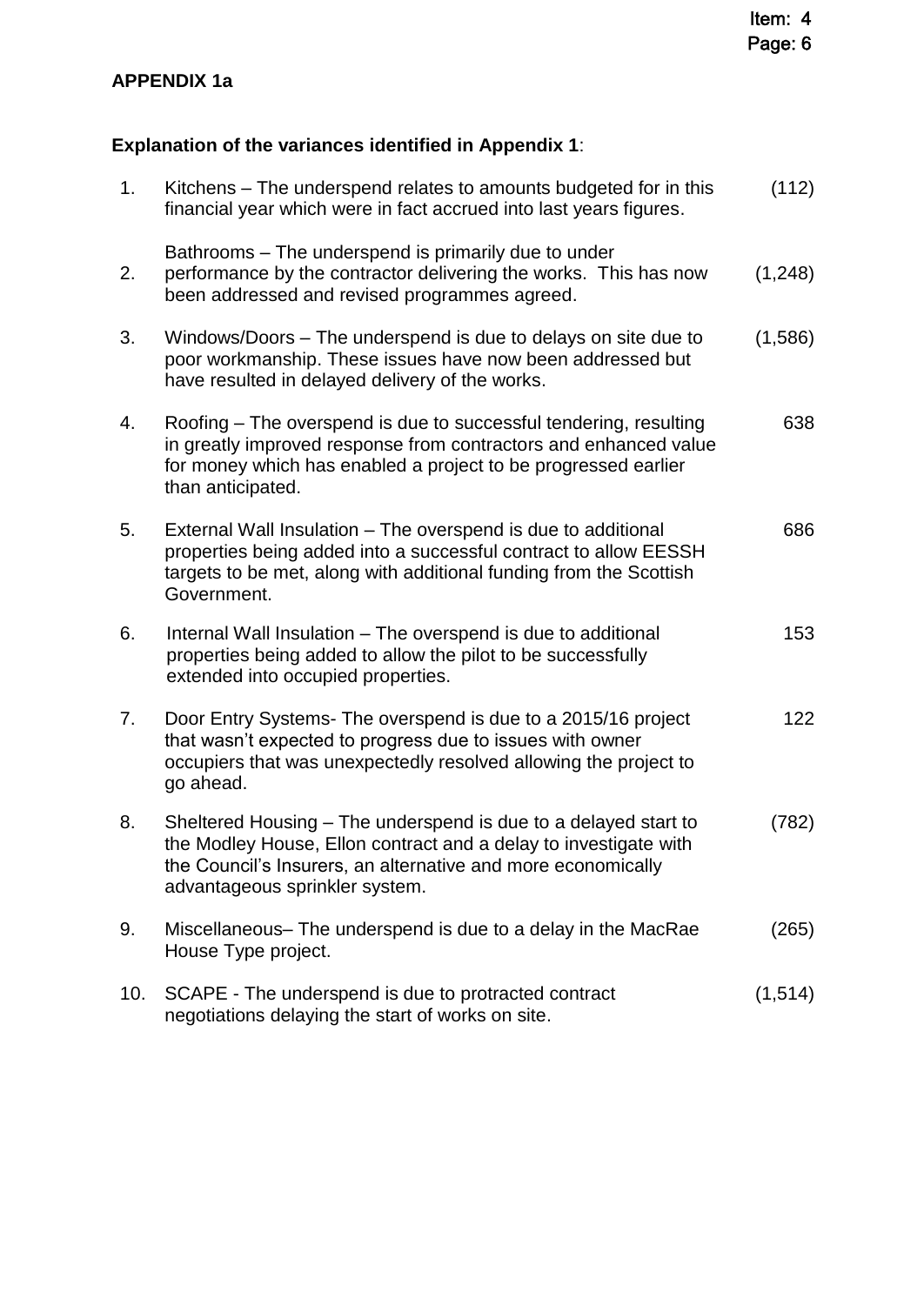

## **EQUALITY IMPACT ASSESSMENT**

| Stage 1: Title and aims of the activity ("activity" is an umbrella term covering policies, procedures,<br>quidance and decisions). |                                                                                                                                             |  |  |
|------------------------------------------------------------------------------------------------------------------------------------|---------------------------------------------------------------------------------------------------------------------------------------------|--|--|
| Service                                                                                                                            | Housing & Social Work                                                                                                                       |  |  |
| Section                                                                                                                            | Asset Management                                                                                                                            |  |  |
| Title of the activity etc.                                                                                                         | Stock Improvement Programme                                                                                                                 |  |  |
| Aims of the activity                                                                                                               | To upgrade the Council's Housing Stock to meet the legislative<br>requirement (SHQS/EESSH) and the needs and aspirations of our<br>tenants. |  |  |
| Author(s) $<$ Title(s)                                                                                                             | Dave Thomson, Stock Improvement & Maintenance Manager<br>Douglas Newlands, Housing Manager Asset Management                                 |  |  |

| Stage 2: List the evidence that has been used in this assessment.                                         |  |                                                                                                    |
|-----------------------------------------------------------------------------------------------------------|--|----------------------------------------------------------------------------------------------------|
|                                                                                                           |  | Monthly Minutes of Asset Management Tenants Group / Stock<br>Improvement Officers Group - 8 weekly |
| Internal data (customer<br>satisfaction<br>surveys;<br>equality monitoring data;<br>customer complaints). |  | <b>Tenants Events - Annually</b>                                                                   |
|                                                                                                           |  | Tenants Newsletter (Specification, etc) – quarterly                                                |
|                                                                                                           |  | Feedback (Complaints/Comments and Compliments) – ongoing                                           |
|                                                                                                           |  | Confirm (Property Helpdesk) - ongoing                                                              |
|                                                                                                           |  | Reports to SW&H Committee - quarterly                                                              |
|                                                                                                           |  | Minutes of meeting with Property Services - monthly                                                |
|                                                                                                           |  | Repairs working from Northgate/SAVE                                                                |
|                                                                                                           |  | 100% stock condition database                                                                      |
|                                                                                                           |  | Asbestos Surveys - 10% of stock                                                                    |
|                                                                                                           |  | EPC – 80% of stock aiming for 100% survey                                                          |
|                                                                                                           |  | OT Assessments - Ongoing                                                                           |
|                                                                                                           |  | Data collected at pre contract surveys - ongoing                                                   |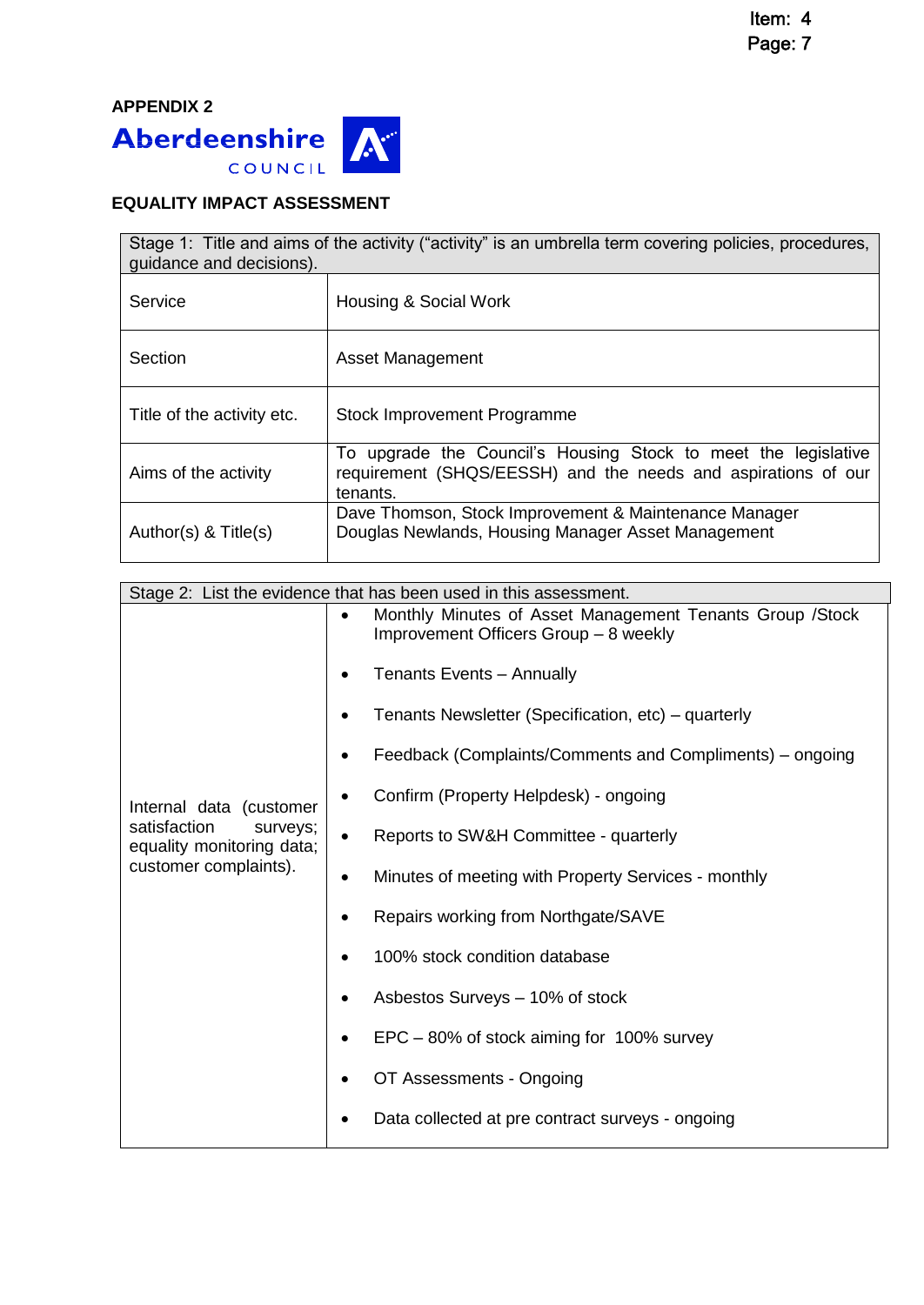Item: 4

Page: 8

| <b>Internal Consultation with</b>                                                            | <b>Officer Groups</b>                                                                                        |  |  |
|----------------------------------------------------------------------------------------------|--------------------------------------------------------------------------------------------------------------|--|--|
| staff and other services<br>affected.                                                        | Capital Program Meeting (Property) – monthly<br>$\bullet$                                                    |  |  |
|                                                                                              | Strategic Capital Plan Group - monthly                                                                       |  |  |
|                                                                                              | <b>Capital Steering Group - Quarterly</b>                                                                    |  |  |
|                                                                                              | Contact Centre - ongoing                                                                                     |  |  |
|                                                                                              | Repairs Officer Group - 8 weekly                                                                             |  |  |
|                                                                                              | Stock Condition Surveyors Group - 8 weekly                                                                   |  |  |
|                                                                                              | IBP independent surveys of contractor performance                                                            |  |  |
|                                                                                              | <b>Contractor Surveys.</b>                                                                                   |  |  |
|                                                                                              | Properties assessment and contractors performance.                                                           |  |  |
| External<br>consultation<br>organisations,<br>(partner<br>community groups, and<br>councils. | Quality Assurance of gas heating installations.                                                              |  |  |
|                                                                                              | Local Authority Gas Banding Working Group.                                                                   |  |  |
|                                                                                              | Joint Working with RSLs on the Stock Improvement programme.                                                  |  |  |
|                                                                                              | Meeting with other LA/RSLs to discuss innovative approaches.                                                 |  |  |
|                                                                                              | <b>SHBVN</b> - Asset Management Group                                                                        |  |  |
|                                                                                              | <b>Discussing with Tenants Groups</b>                                                                        |  |  |
|                                                                                              | Other External Specialist property related disciplines (Engineers,<br>Timber Specialists, Drainage)          |  |  |
|                                                                                              |                                                                                                              |  |  |
|                                                                                              | <b>British Board of Agreement</b><br><b>British Research Establishment</b>                                   |  |  |
|                                                                                              | Academic Research (General and Environmental                                                                 |  |  |
|                                                                                              | <b>Private Companies</b>                                                                                     |  |  |
|                                                                                              | External Benchmarking (Scottish Housing Best value Network /                                                 |  |  |
|                                                                                              | Association of Public Sector Excellence)<br>Information from external quality assurance                      |  |  |
| External data (census,                                                                       | Information from independent telephone survey following capital                                              |  |  |
| available statistics).                                                                       | works                                                                                                        |  |  |
|                                                                                              | <b>Asbestos Surveys</b>                                                                                      |  |  |
|                                                                                              | <b>Energy Performance Certificates</b><br>Scottish Housing Regulator (inspection outcomes / Scottish Housing |  |  |
|                                                                                              | <b>Quality Standard reporting)</b>                                                                           |  |  |
|                                                                                              | Scottish Government research and reporting (Fuel Poverty)<br><b>Scottish House Condition Survey</b>          |  |  |

- Professional Institutions
- Trade Literature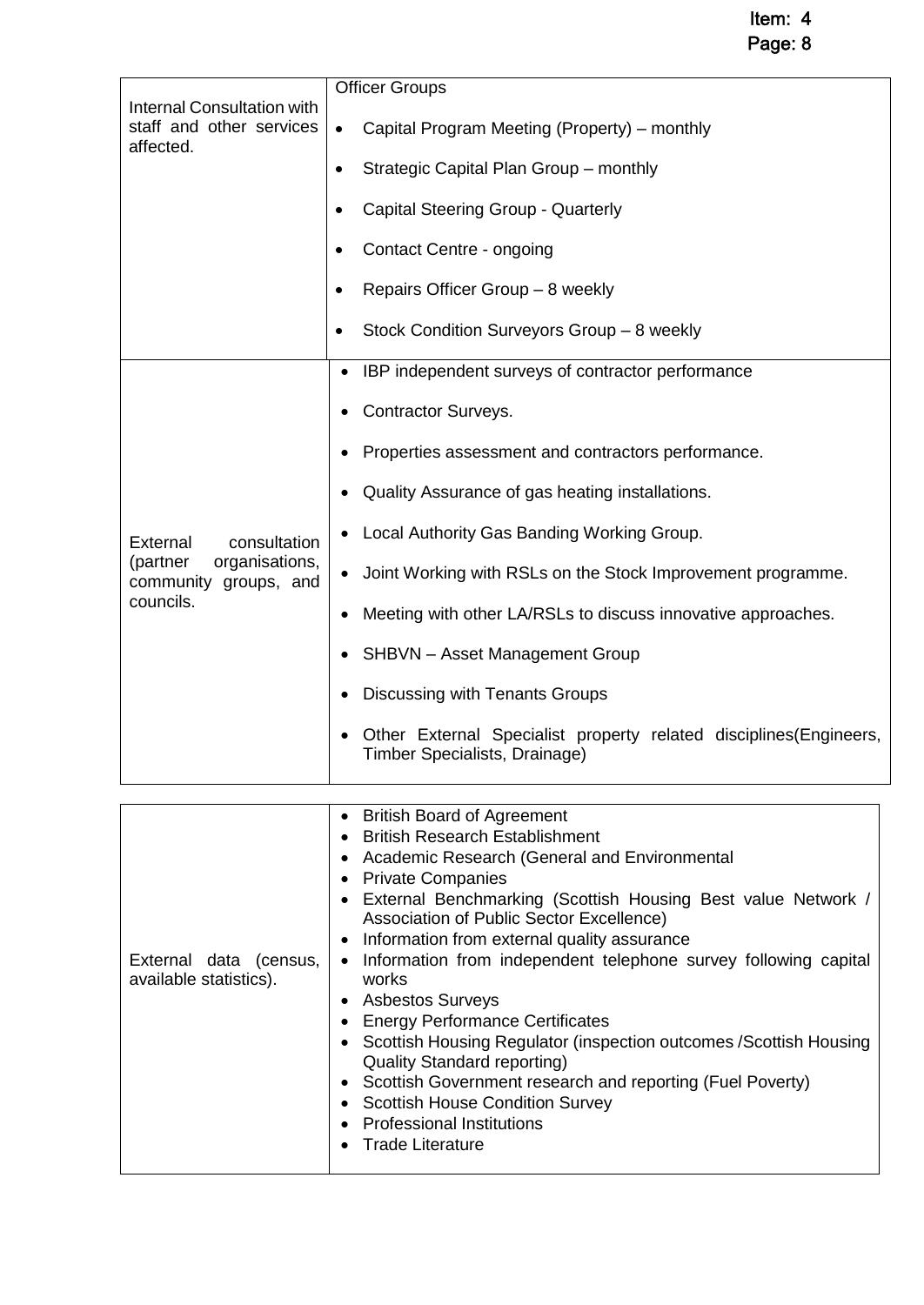Item: 4 Page: 9

| Other<br>information<br>appropriate). | (general<br>as | Scottish Government Committee. |
|---------------------------------------|----------------|--------------------------------|
|---------------------------------------|----------------|--------------------------------|

| Stage 3: Evidence Gaps.                                         |                                                                                                                                                                                                                                                                                                   |  |  |
|-----------------------------------------------------------------|---------------------------------------------------------------------------------------------------------------------------------------------------------------------------------------------------------------------------------------------------------------------------------------------------|--|--|
|                                                                 | The Service has a good understanding of stock and the nature of<br>tenants.                                                                                                                                                                                                                       |  |  |
| Are there any gaps in the<br>information you currently<br>hold? | Ample opportunities are provided to feedback at any point throughout<br>the process, with the exception of disability there has been no direct<br>collection of data to determine any potential impact on protected groups.<br>There is no evidence to suggest any negative impact at this stage. |  |  |

| Stage 4: Measures to fill the evidence gaps. |                                                     |            |  |
|----------------------------------------------|-----------------------------------------------------|------------|--|
| What measures will be   Measures:            |                                                     | Timescale: |  |
| fill<br>the<br>taken<br>to                   |                                                     |            |  |
| information gaps before                      | Commission a survey though an independent surveying |            |  |
| is<br>activity<br>the                        | organisation articles in the tenants newsletter.    |            |  |
| implemented?<br>These                        |                                                     |            |  |
| should be included in the                    |                                                     |            |  |
| action plan at the back of                   |                                                     |            |  |
| this form.                                   |                                                     |            |  |
|                                              |                                                     |            |  |

| Stage 5: Are there potential impacts on protected groups? Please complete for each protected group<br>by inserting "yes" in the applicable box/boxes below. |                                                                                                                                            |          |         |         |
|-------------------------------------------------------------------------------------------------------------------------------------------------------------|--------------------------------------------------------------------------------------------------------------------------------------------|----------|---------|---------|
|                                                                                                                                                             | Positive                                                                                                                                   | Negative | Neutral | Unknown |
| Age - Younger                                                                                                                                               |                                                                                                                                            |          | Yes     |         |
| $Age - Older$                                                                                                                                               | Yes<br>low level thresholds<br>$\bullet$<br>Alarm systems<br>٠<br>surface temperature<br>Low<br>$\bullet$<br>radiators<br>Sockets/switches |          |         |         |
| <b>Disability</b>                                                                                                                                           | Yes<br><b>Equipment and Adaptation</b><br>٠                                                                                                |          |         |         |
| Race - (includes Gypsy<br>Travellers)                                                                                                                       |                                                                                                                                            |          | Yes     |         |
| Religion or Belief                                                                                                                                          |                                                                                                                                            |          | Yes     |         |
| Gender - male/female                                                                                                                                        |                                                                                                                                            |          | Yes     |         |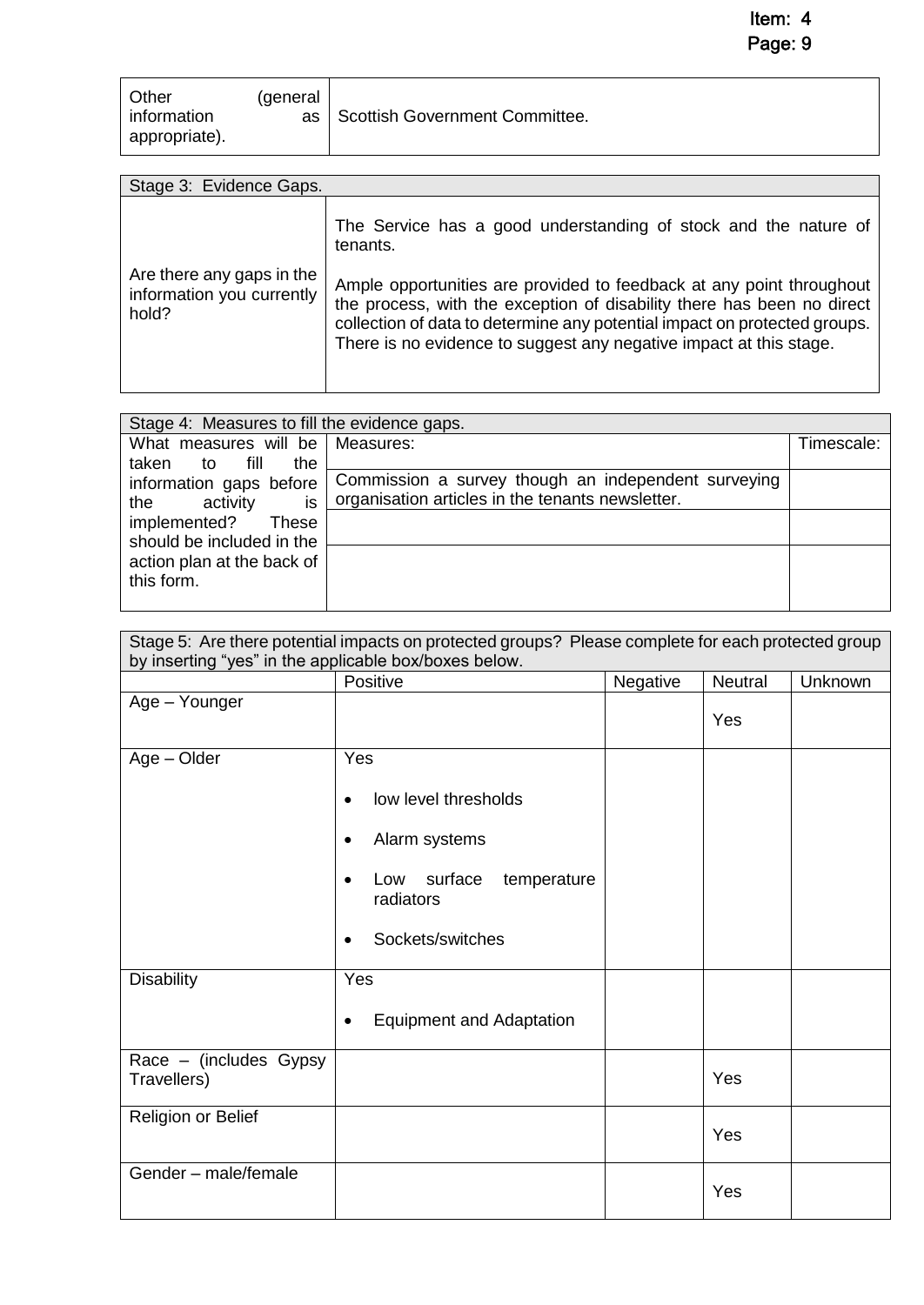Item: 4 Page: 10

| Pregnancy and maternity                                                   | Yes |
|---------------------------------------------------------------------------|-----|
| Sexual<br>orientation<br>Lesbian/<br>(includes)<br>Gay/Bisexual)          | Yes |
| Gender reassignment<br>$\overline{\phantom{a}}$<br>(includes Transgender) | Yes |
| Civil<br>Marriage<br>and<br>Partnership                                   | Yes |

|                                                                                                                                                                                                                    | Stage 6: What are the positive and negative impacts?                                                                                      |                                                                                               |
|--------------------------------------------------------------------------------------------------------------------------------------------------------------------------------------------------------------------|-------------------------------------------------------------------------------------------------------------------------------------------|-----------------------------------------------------------------------------------------------|
| Impacts.                                                                                                                                                                                                           | Positive<br>(describe the impact for each of the<br>protected characteristics affected)                                                   | Negative<br>(describe the impact for each of<br>protected characteristics<br>the<br>affected) |
| the<br>Please<br>detail<br>potential positive and/or<br>negative impacts<br>on.<br>those with protected<br>characteristics you have<br>highlighted<br>above.<br>Detail the impacts and<br>describe those affected. | Properties and person centred designs<br>appropriate to need.<br>Person centred alterations to suit the<br>specific needs of individuals. |                                                                                               |

|                                                                                                                                                                                                                   | Stage 7: Have any of the affected groups been consulted?                                                                                  |
|-------------------------------------------------------------------------------------------------------------------------------------------------------------------------------------------------------------------|-------------------------------------------------------------------------------------------------------------------------------------------|
| If yes, please give details<br>of how this was done and<br>what the results were. If<br>have<br>how<br><b>VOU</b><br>no.<br>ensured that you can<br>informed<br>make<br>an<br>decision about mitigating<br>steps? | In relation to specific projects – for example large scale alterations to<br>Sheltered Housing.<br><b>Disable Persons Housing Service</b> |

|                   | Stage 8: What mitigating steps will be taken to remove or reduce negative impacts? |           |
|-------------------|------------------------------------------------------------------------------------|-----------|
| be included in    | These should   Mitigating Steps                                                    | Timescale |
| action<br>any     | None                                                                               |           |
| plan<br>the<br>at |                                                                                    |           |
| back of<br>this   |                                                                                    |           |
| form.             |                                                                                    |           |
|                   |                                                                                    |           |

Stage 9: What steps can be taken to promote good relations between various groups?

| <b>These</b><br>plan. | should | be   Promotion of tenant groups, if there is a specific need for a specific<br>included in the action group for one or all of the protected groups this would be encouraged,<br>facilitated and promoted. |
|-----------------------|--------|-----------------------------------------------------------------------------------------------------------------------------------------------------------------------------------------------------------|
|                       |        |                                                                                                                                                                                                           |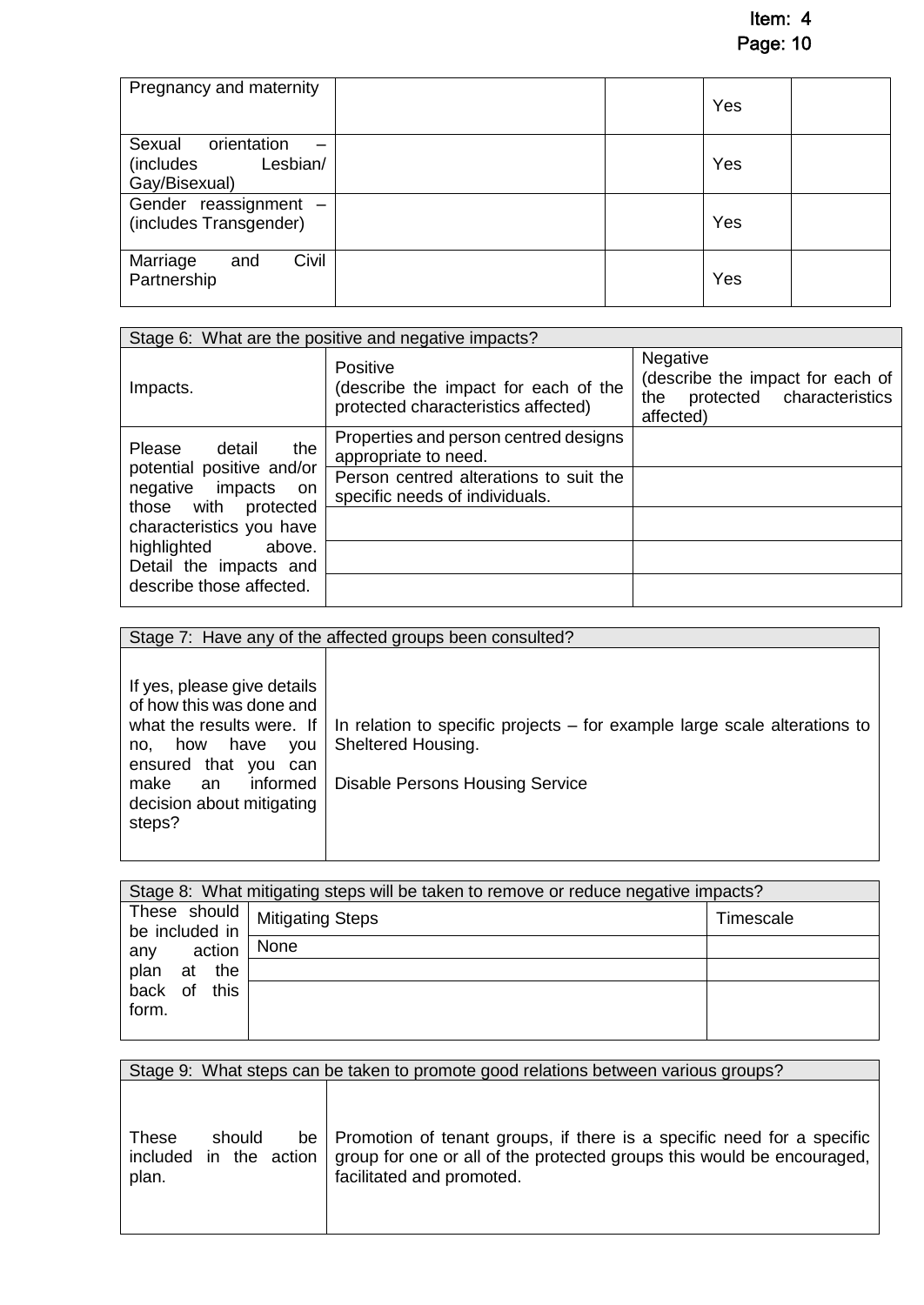#### Stage 10: How does the policy/activity create opportunities for advancing equality of opportunity?

Ongoing and regular consultation with tenants through a variety of means and meetings to impact directly to policy/strategic direction for the overall stock improvement programme, but also at an individual level which gives multiple opportunities to highlight any issues in relation to individual needs and aspirations and in relation to protected groups. There is also an opportunity to provide feedback afterwards and to attend tenant and officer working groups. The service also operates a variety of home visits and inspections on a routine and as requested basis, the results of which influence future strategies and working practices.

#### Stage 11: What equality monitoring arrangements will be put in place?

These should be included in any action plan (for example customer satisfaction questionnaires).

An independent market research company currently gathers feedback from tenants throughout the capital programme works and provides quarterly reports. Survey questions will be reviewed to consider how best to collate data of any potential impact on all protected groups.

|                                                              |   | Stage 12: What is the outcome of the Assessment?                                                                                                   |
|--------------------------------------------------------------|---|----------------------------------------------------------------------------------------------------------------------------------------------------|
|                                                              |   | No negative impacts have been identified -please explain.                                                                                          |
|                                                              |   | Stock Improvement Programme is adapted to meet the specific needs of<br>individuals, regardless of association with any of the protected groups.   |
| <b>Please</b><br>complete<br>appropriate<br>the<br>box/boxes | 2 | Negative Impacts have been identified, these can be mitigated<br>- please explain.<br>* Please fill in Stage 13 if this option is chosen.          |
|                                                              |   |                                                                                                                                                    |
|                                                              | 3 | The activity will have negative impacts which cannot be<br>mitigated fully - please explain.<br>* Please fill in Stage 13 if this option is chosen |
|                                                              |   |                                                                                                                                                    |

\* Stage 13: Set out the justification that the activity can and should go ahead despite the negative impact. N/A

|                                   | Stage 14: Sign off and authorisation. |                                            |
|-----------------------------------|---------------------------------------|--------------------------------------------|
| ত<br>horisation<br>$\overline{5}$ | Service<br>and<br>Team                | Housing and Social Work, Asset Management. |
| ਪੀ<br>ਹਵਾ<br>ਹਵਾ                  | οf<br>Title<br>Policy/Activity        | Stock Improvement Programme.               |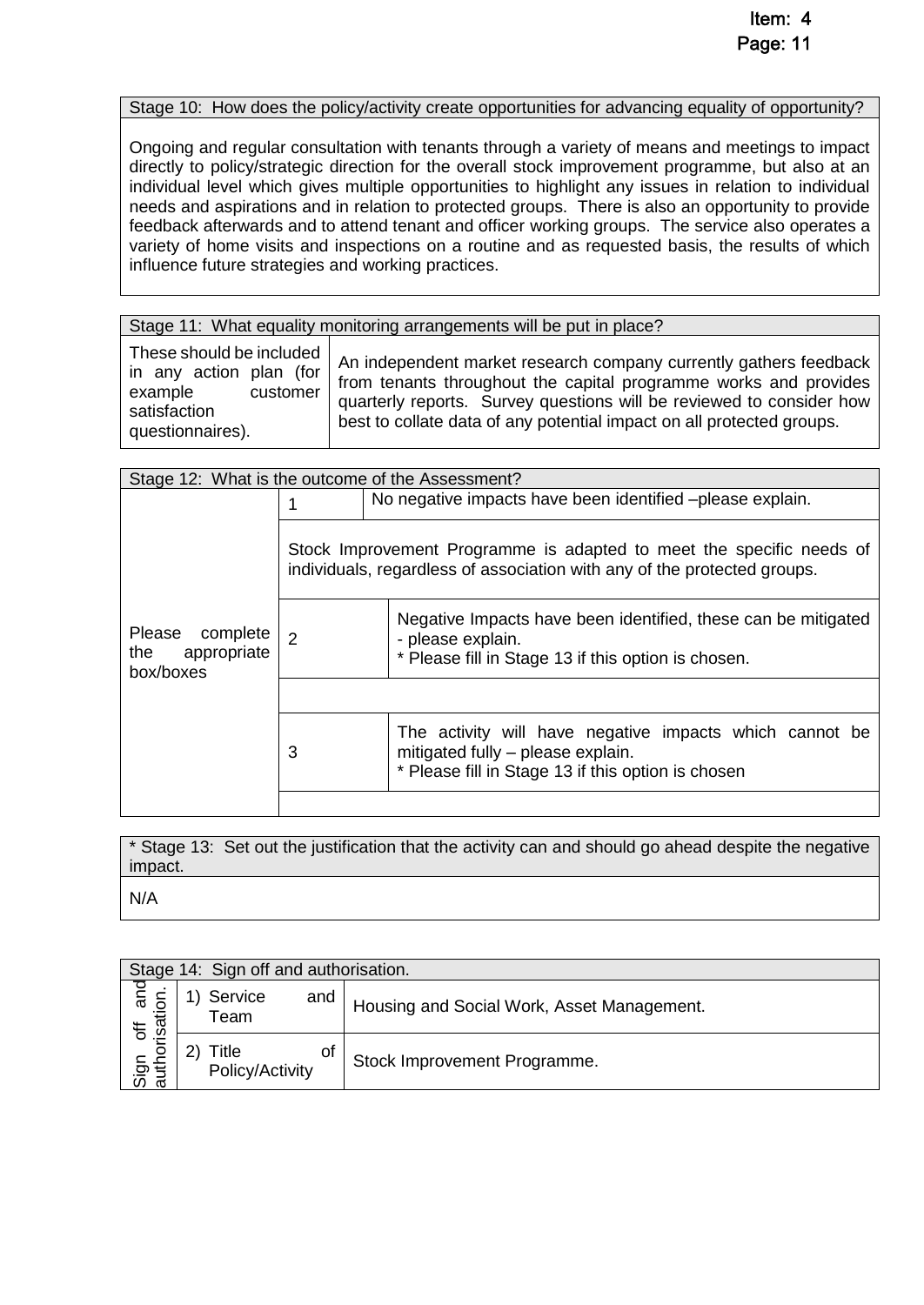Item: 4 Page: 12

| 3) Authors:<br>We<br>have<br>completed<br>the<br>equality impact<br>assessment<br>for this policy/<br>activity. | Name:<br>Position:<br>Date:<br>Signature:                           | Dave Thomson<br>Stock Improvement and Maintenance Manager<br>01/04/2013                                                                                                                                                                                                    |                             |       |
|-----------------------------------------------------------------------------------------------------------------|---------------------------------------------------------------------|----------------------------------------------------------------------------------------------------------------------------------------------------------------------------------------------------------------------------------------------------------------------------|-----------------------------|-------|
| 4) Consultation<br>Service<br>with<br>Manager                                                                   | Name:<br>Position:<br>Date:                                         | Douglas Newlands<br>Housing Manager (Asset Management)<br>01/04/2013                                                                                                                                                                                                       |                             |       |
|                                                                                                                 | Signature:                                                          |                                                                                                                                                                                                                                                                            |                             |       |
| 5) Authorisation<br>by Director<br>or<br>Head<br>of<br>Service                                                  | Name: Brian Watson<br>Position:<br>(Housing)<br>Date:<br>Signature: | Acting Head of Service<br>01/04/2016                                                                                                                                                                                                                                       | Name:<br>Position:<br>Date: |       |
| 6)<br>Committee. e.g. Social Work and Housing Committee.                                                        |                                                                     | If the EIA relates to a matter that has to go before a Committee,<br>Committee report author sends the Committee Report and this<br>form, and any supporting assessment documents, to the Officers<br>responsible for monitoring and the Committee Officer of the relevant |                             | Date: |
| 7)                                                                                                              |                                                                     | EIA author sends a copy of the finalised form to: eia@abdnshire                                                                                                                                                                                                            |                             | Date: |
| (Equalities team to complete)<br>Has the completed form been published on the website?                          |                                                                     | YES/NO                                                                                                                                                                                                                                                                     |                             | Date: |